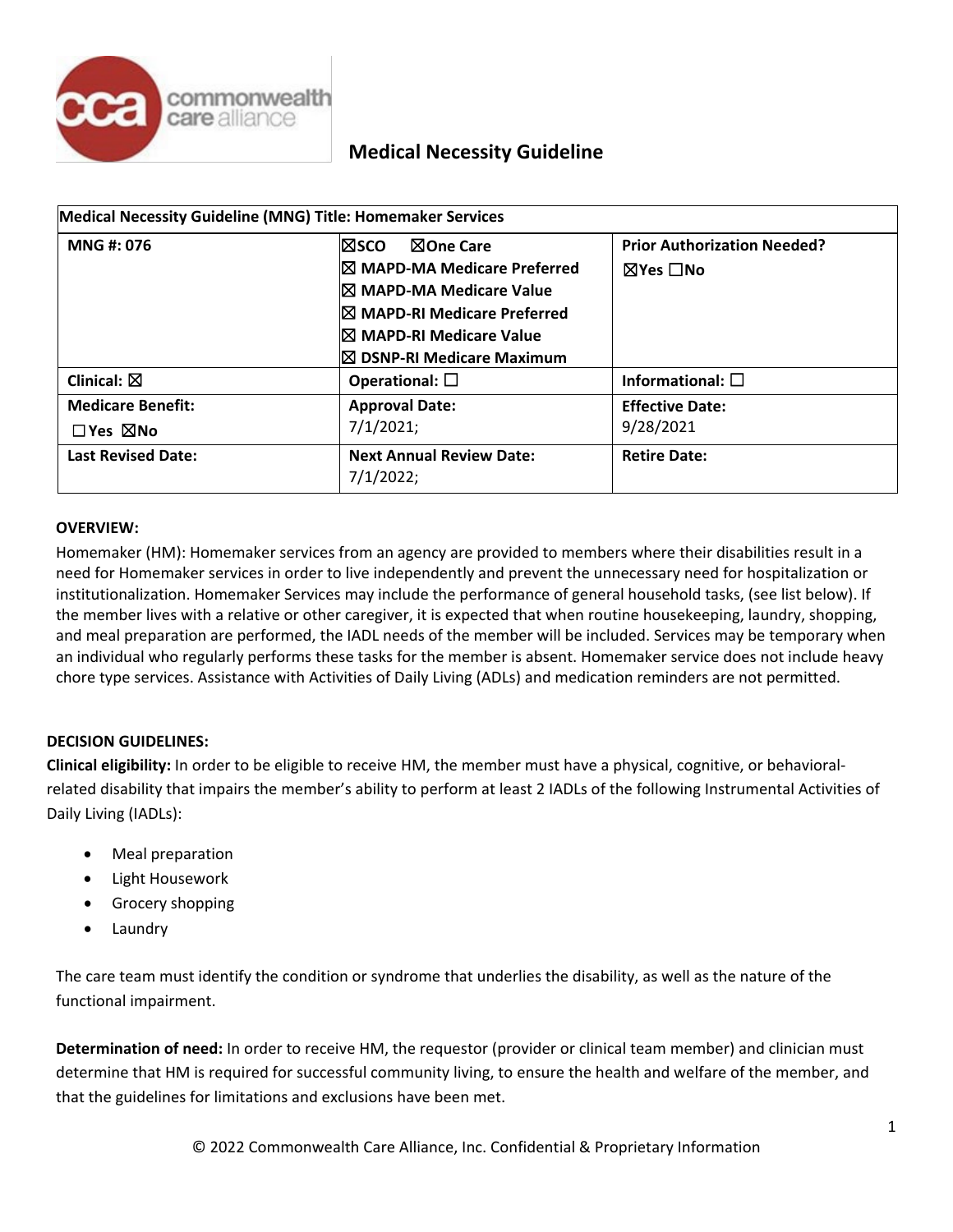

### **LIMITATIONS/EXCLUSIONS:**

- HM is provided only when neither the member nor anyone else in the household is capable of performing essential household tasks.
- Homemaker services are not covered when the participant or someone else in the household is capable of performing the tasks or when a relative, caregiver, landlord, community/volunteer agency, or third-party payer is capable of or responsible for Homemaker tasks.
- HM may not be provided to the benefit of non-disabled household members; for example, cleaning common areas or laundry for other persons living in the home.
- HM is not provided if the member is a resident or inpatient in a hospital, nursing facility or intermediate care facility for developmentally disabled or any other medical facility.
- HM may not be provided if the member resides in a provider-operated dwelling, such as Assisted Living Services, or if the member receives another service that includes IADL assistance: Adult Foster Care, Group Adult Foster Care, Home Health Aide (HHA) other agency personal assistance services(if the authorized hours include time for IADL tasks), or Personal Care Attendant.
- HM is not allowed with the PCA program

#### **Assessment criteria:**

**SCO and One Care:** If member meets the min of 2 IADL needs based on a recent (within 90 days of the request) MDS or GSSC/ LTSC Assessment, a Time for Task Tool needs to be completed based on that assessment. If request for Homemaker is made after 90 days of last MDS or GSSC/ LTSC assessment an in-home assessment is required to complete the Time for Task. Documentation should support the hours identified on the Time for Task.

- In order to meet the unique IADL needs of a member a combination of services may be needed. Documentation of the medical necessity and unique member's needs must be provided when requesting multiple services.
- HM should be the first choice to consider when there is more than 1 IADL need. If a combination of services is requested, clinical rationale must be provided and eligibility for other services must be met.

#### **KEY CARE PLANNING CONSIDERATIONS:**

- The care team should review the member's care plan/ service plan to ensure that services are non-duplicative. If member is currently receiving or Personal Care services, Homemaker tasks can be completed by this level of service.
- It is important to support and maintain the involvement of informal supports in the member's care.
- Less costly alternatives should be explored to meet theneed.
- The care team should assess whether the member could be independent with assistive/adaptive devices or a home modification.
- SCO members on the Frail Elder Waiver (FEW) may require this service in their care plan to remain eligible for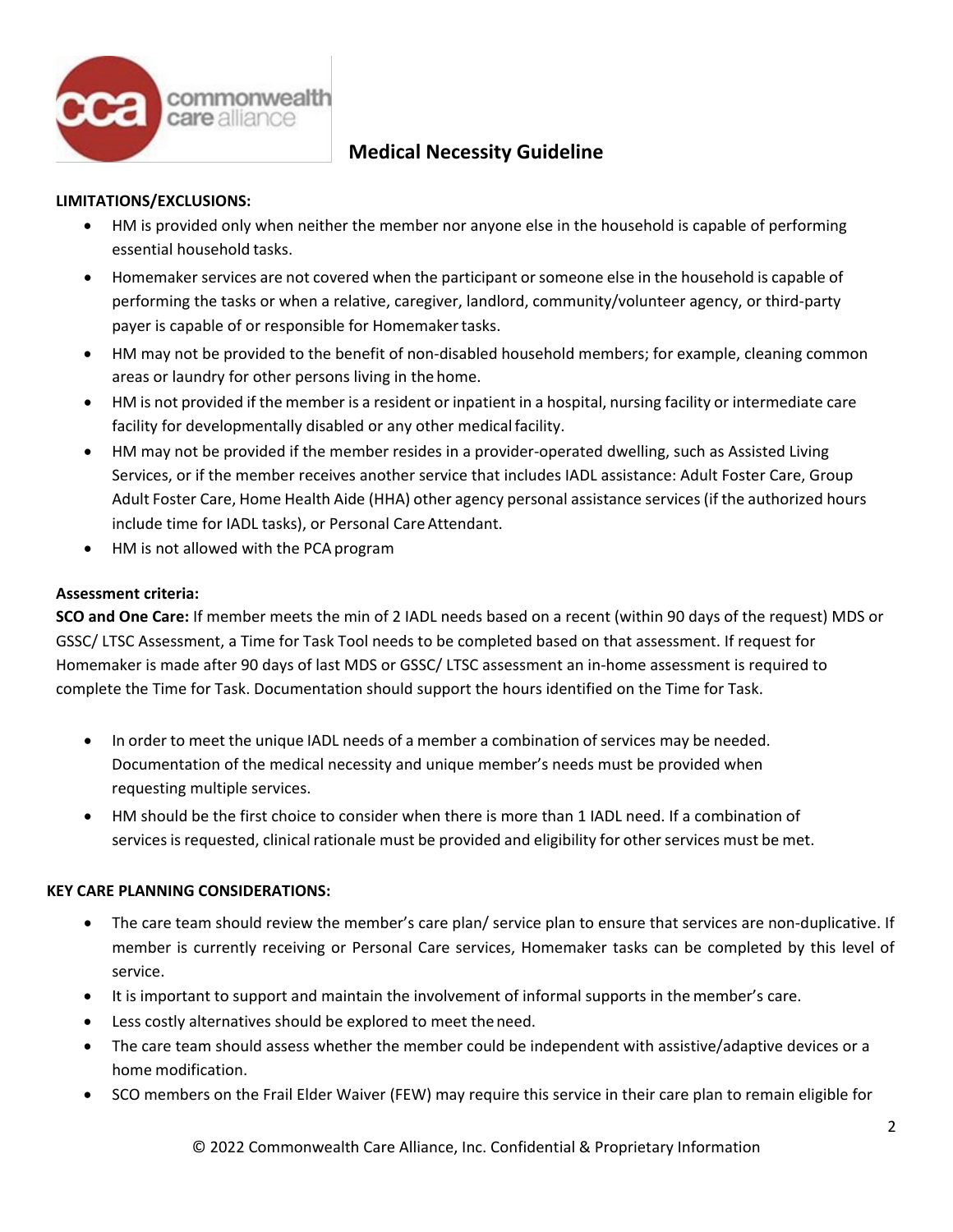

the waiver. This service may be approved as an exception to existing limitations/exclusions in those instances. Consult with the GSSC for additional information.

#### **AUTHORIZATION:**

HM requires prior authorization. Documentation should be included in the authorization request to support the need for service. This would include the member's functional, social and environmental status that affects the need for this service. Authorization requests are reviewed, and determinations are made by the Authorization and Utilization Management Department or Delegated entity.

S5130 Homemaker service per 15 minutes

### **REGULATORY NOTES:**

N/A

### **RELATED REFERENCES:**

This DST guide is not a rigid rule. CCA has the mission to address all of our complicated members' health needs. Care partners can identify members with Behavioral Health and HOPE (\*) challenges who may benefit from extending these guidelines to support our at-risk members' unique health challenges. CCA encourages our clinicians to clearly document our members' unique health contexts when requesting care which does not meet this formal DST's conditions and recommendations.

\*High Opiate Patient Engagement = members with high doses of opiates whom we hope to help by treating their pain alternatively and reducing their exposure to dangerous opiates.

- 1. 107 CMR 11.00 Massachusetts Rehabilitation Commission Homemaker AssistanceProgram
- 2. 651 CMR 3.00 Elder Affairs Home Care Program
- 3. 130 CMR 630: HOME- AND COMMUNITY-BASED SERVICES WAIVER SERVICES,630.416